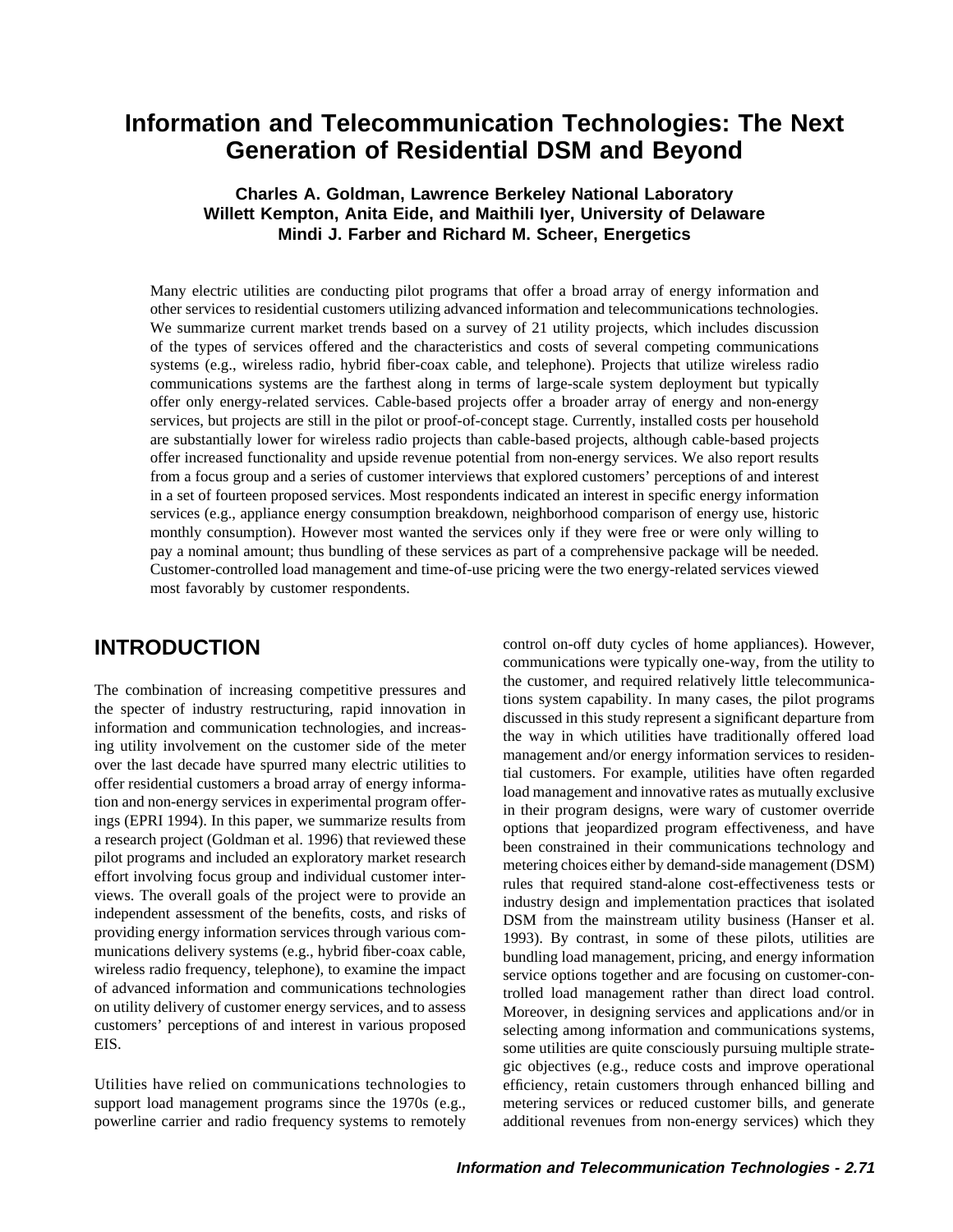petitive environment. We believe that these pilot projects in response to a favorable tariff offered by Tennessee Valley energy services and certain types of utility DSM programs of December 1995, Central & South West's Customer (i.e., load management). Choice and Control has completed installations in over 600

We identified about 40 projects initially based on a literature<br>
review of the transition (Scharter) (solution (Scharter) and interature<br>
review of the transitions (Chartwell 1995; Andcream Consulting 1995)<br>
streamed inte

# **Hybrid Fiber-Coax Cable Network Projects**

Eight projects utilize hybrid fiber-coax cable networks to the types of customers and residential market segments tarestablish the communication link between the electric utility geted by utilities. For example, the larger pilots (Public and customers; projects are typically in the pilot or proof- Service Electric & Gas and Central & South West) are of-concept stage and are limited in scope to a few hundred consciously seeking a broad demographic mix among resicustomers. Several projects that utilize First Pacific Network dential customers. Several pilots target wealthy owners of (FPN) products have substantial field experience. In 1989, single-family houses (e.g., Entergy, Hydro Quebec) or ups-Glasgow Electric Board was a beta test site for FPN's first cale tenants in multi-family complexes (Southern Company) generation product (FPN 1000), which features non-energy because there may be greater interest in and ability to pay for services (cable TV to over 3,000 subscribers and telephone non-energy services (e.g., home security, video on demand). and LAN services to several hundred customers). Currently, Customers that live in all-electric homes are often targeted, Glasgow Electric Board is involved in a pilot project that especially residences with electric heating and air-condition-

believe will position them to succeed in the emerging com-<br>focuses on the customer's willingness to heat water off-peak foreshadow the future direction of residential customer Authority (2.7  $\ell$ /kWh after midnight for water heating). As homes in Laredo, Texas. This project focuses on energy **DESCRIPTION OF**<br> **UTILITY-SPONSORED**<br> **TELECOMMUNICATIONS**<br> **ELECOMMUNICATIONS**<br> **ELECOMMUNICATIONS** conditioner, water heater, and clothes dryer in response to **PROJECTS** pre-specified time-of-use rates that range between 5.5. and 50 ¢/kWh.

Table 1 provides background information on each project<br>
including the primary communications mode (e.g., hybrid<br>
fiber-coax cable, telephone, fixed or mobile wireless radio<br>
frequency), the key strategic partners of the e Integrated Broadband Utility Solution project.

Among the eight projects, there is substantial diversity in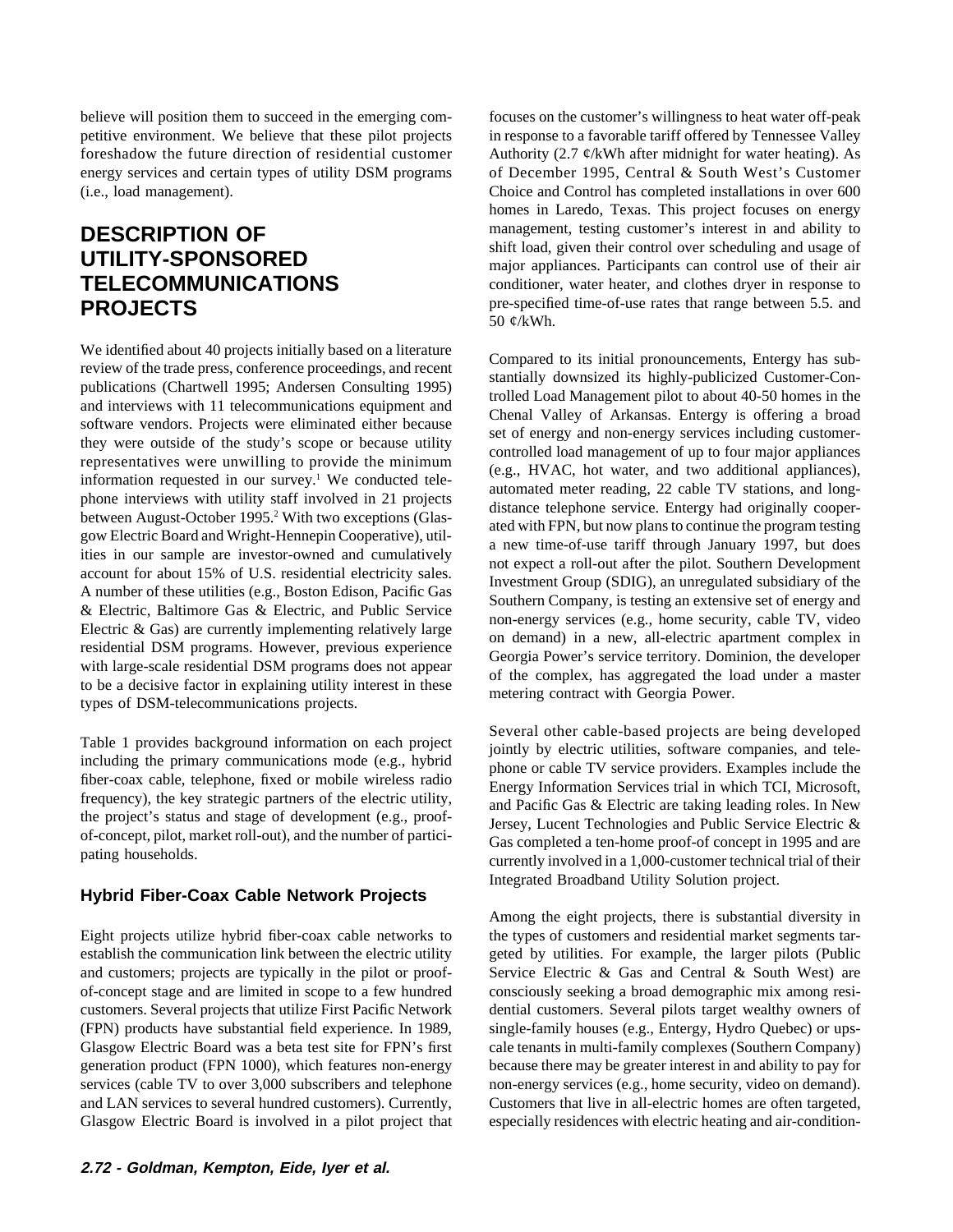| Communications<br>System | Utility                                           | <b>Key Partners</b>    | Project Name                                   | <b>Status</b> | Number of<br>Households |
|--------------------------|---------------------------------------------------|------------------------|------------------------------------------------|---------------|-------------------------|
| Cable                    | Central & South West                              | <b>FPN</b>             | Customer Choice & Control                      | Pilot         | 600                     |
|                          | Entergy                                           | FPN formerly           | Customer-Controlled Load<br>Management         | Pilot         | 50                      |
|                          | Glasgow Electric Board                            | CableBus               | TVA Water Heater Project                       | Pilot         | 100                     |
|                          | Hydro Quebec                                      | Domosys                | Universal Bidirectional<br>Integration         | Pilot(P)      | 440                     |
|                          | Pacific Gas & Electric                            | TCI, Microsoft         | <b>Energy Information Services</b>             | Pilot         | 100                     |
|                          | Public Service Electric & Gas                     | Lucent<br>Technologies | Integrated Broadband Utility<br>Solution       | Pilot         | 1,000                   |
|                          | Southern Dev. Inv. Group                          | <b>FPN</b>             | <b>Dominion Project</b>                        | Pilot         | 303                     |
|                          | Virginia Power                                    | Cox, Nortel            | Cable-Based Energy<br><b>Management System</b> | Pilot         | $<$ 48                  |
| Telephone                | American Electric Power                           | <b>ICS</b>             | <b>TranstexT</b>                               | Pilot $(C)$   | 460                     |
|                          | <b>Gulf Power</b>                                 | <b>ICS</b>             | <b>Advanced Energy Management</b><br>System    | Pilot         | 240                     |
|                          | Wisconsin Energy                                  | Ameritech              | <b>Energy Oasys</b>                            | Concept       | 15                      |
|                          | Wright-Hennepin Cooperative                       | <b>ITI</b>             | Meter Minder                                   | Roll-out      | 5,000                   |
| <b>Fixed Wireless</b>    | Baltimore Gas & Electric                          | <b>IRIS</b>            | <b>IRIS Fixed Network</b>                      | Pilot         | 100                     |
| Radio                    | <b>Boston Edison</b>                              | Metricom               | UtiliNet Automatic On/Off                      | Pilot(C)      | 15,000                  |
|                          | Kansas City Power & Light                         | CellNet                | CellNet Pilot                                  | Pilot         | 5,000                   |
|                          | PacifiCorp                                        | Metricom               | UtiliNet                                       | Pilot         | 100                     |
|                          | Pacific Gas & Electric                            | CellNet                | CellNet                                        | Pilot $(C)$   | 1,700                   |
|                          | TECO Energy Mgmt Services                         | IBM formerly           | <b>TEMS</b>                                    | Pilot         | 150                     |
| Mobile Wireless          | Baltimore Gas & Electric                          | Itron                  | Itron AMR                                      | Roll-out      | $<$ 500,000             |
| Radio                    | <b>Boston Edison</b>                              | Itron                  | Itron AMR                                      | Roll-out      | 40,000                  |
|                          | Public Service of Colorado                        | Itron                  | Itron AMR                                      | Roll-out      | 300,000                 |
|                          | Note: $C =$ Completed, $P =$ Planned under Status |                        |                                                |               |                         |

### *Table 1. Overview of Utility-Customer Telecommunications Projects*

choice of location for its pilot is heavily influenced by its desire to make use of an existing hybrid fiber/coax cable<br>
American Electric Power (AEP) and Gulf Power (a subsid-<br>
iary of Southern Company) are using TranstexT products

munications between utility and home and powerline carrier participating residences in three distinct geographic areas within the home. The most novel is the Energy Oasys project, (and operating subsidiaries) from a single computer in the co-developed by Wisconsin Energy Corp. and Ameritech, holding company's headquarters in Columbus, Ohio. AEP which combines wireless paging to the customer with tele-<br>plans to roll-out the project to 25,000 homes across six states phone from the customer. A large suite of energy and non- by the end of 1998. Gulf Power's project, called Advanced energy services is envisioned after the proof-of-concept test- Energy Management System targeted large electricity-intening is completed. Like the FPN products, Energy Oasys sive single-family homes in Gulf Breeze, Florida and was

ing, because there may be greater opportunities either to participants use a plug-in device to receive energy informashift or reduce electricity demand. In some cases, the utility's tion and control appliances in response to time-of-use rates.

in their pilots. In fact, both holding companies are investors **Telephone-Based Projects** in Integrated Communications Systems (ICS), developer of the TranstexT product line. An interesting aspect of the AEP Projects sponsored by four utilities employ telephone com- project is their ability to monitor the performance of 460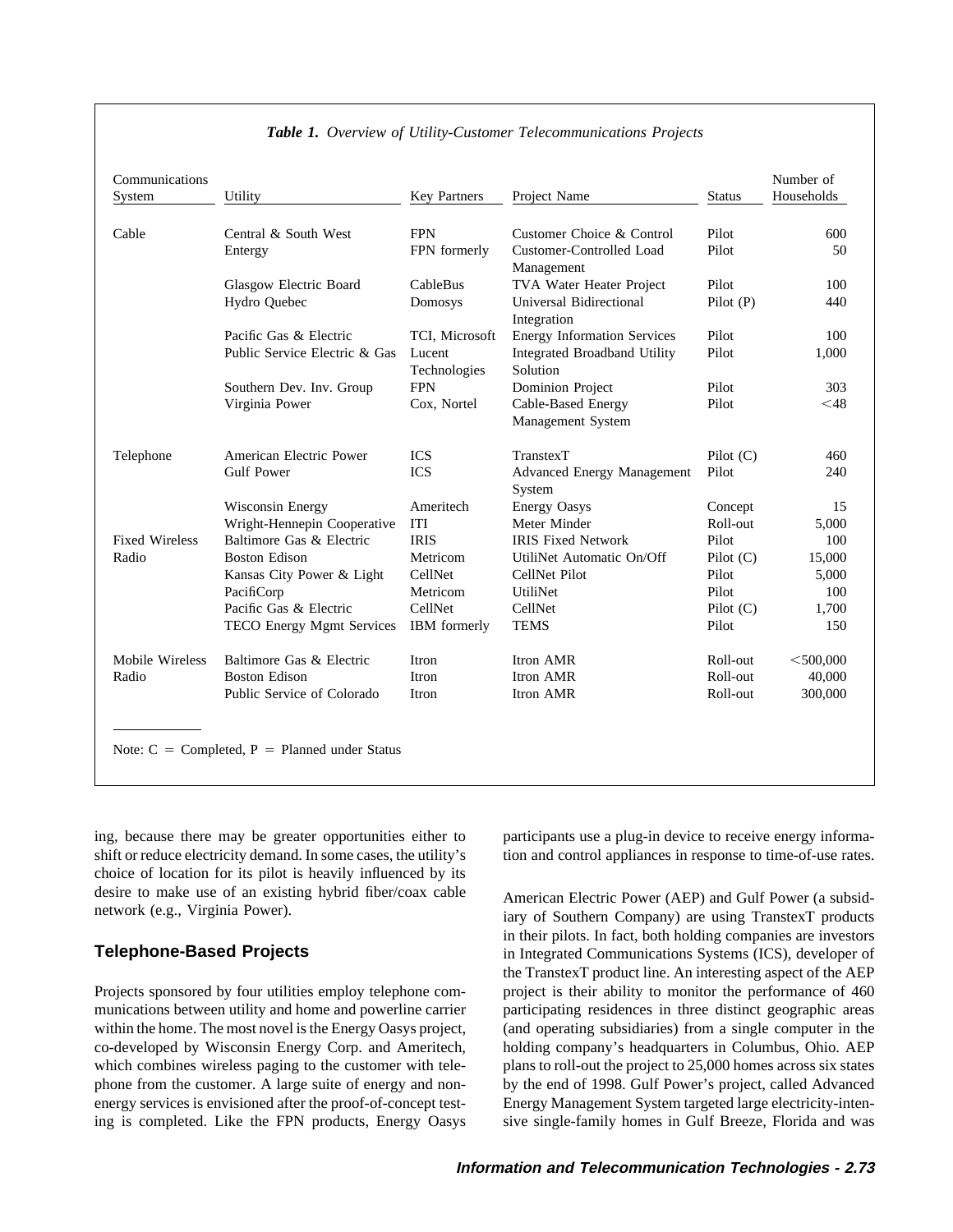completed in 1994. Gulf Power equipped 240 homes with mated meter reading is typically performed either by coma smart thermostat and meter for time-of-use rates, and a puter-equipped vans that drive by slowly to collect meter control group of 200 homes with meters only. Gulf Power readings. These communications devices permit ''virtual'' is not convinced that telephone is the appropriate technology two-way communications in that the device accompanying to communicate TOU prices and plans to test fixed wireless the meter reader remotely ''interrogates'' the transmitter radios to broadcast price information.  $\qquad \qquad$  attached to the electric meter, triggering its response to be

Wright Hennepin Cooperative Electric Association offers uploaded to the utility's billing computers at night. a telephone-based home security system, known as Meter Minder, with automated meter reading and power outage **KEY FINDINGS** reporting, discounted cellular phones and long-distance telephone service, and an appliance warranty program. The util-<br>ity has achieved relatively high market penetration as 3,000<br>of its 29,000 members have installed the Meter Minder;<br>customer energy services offered by utilities,

# **Customer Energy Services Wireless Radio Network Projects**

Projects sponsored by seven utilities involve wireless radio<br>
communications in a **fixed** network. These projects typically<br>
involve the use of poletop collectors or repeaters that pass<br>
signals from transmitters located i With one exception (TECO Energy), these projects offer<br>
only energy information services. Mobile radio projects focus<br>
only energy information services. Mobile radio projects focus

utilities have signed contracts for system-wide roll-out. For<br>example, Kansas City Power & Light and Union Electric<br>have signed long-term contracts with CellNet, who will<br>deploy an extensive wireless radio network in each urban customers with various service options. CellNet basi cally offers a turnkey approach: utilities sign a long-term<br>
performance contract with the company for installation,<br>
operation, and maintenance of the system, paying a fee of<br>
about \$1.00 per meter per month for the basic about \$1.00 per meter per month for the basic service of a<br>daily meter read. Hillities can use the data provided to offer tampering and theft. On a stand-alone basis, AMR may daily meter read. Utilities can use the data provided to offer<br>customers innovative rate programs and other enhanced ser-<br>vices (e.g., tamper detection, outage alarm, load profile).<br>PacifiCorp and Boston Edison are deployi utility owns and operates the system outright. Baltimore Gas<br>& Electric and TECO are testing load control options under new energy information services and products. time-of-use pricing while PacifiCorp is testing time-of-use pricing by providing customers with energy information **Market Trends** through an in-home display unit.

We surveyed three utilities (Baltimore Gas & Electric, Bos- categories that are defined by communications mode and ton Edison, Public Service of Colorado) that are currently the utility's approach to complete the so-called "last mile" involved in large scale system roll-outs of **mobile** wireless connection to the customer's residence (e.g., build/own vs. radio projects to several hundred thousand customers. Auto- lease from other telecommunications providers or vendors).

captured and stored by the meter reader's device and

- 
- Most projects are still in the pilot stages, although several on energy-related services that provide operational<br>savings to the utility (e.g., AMR, remote connect/<br>savings to the utility (e.g., AMR, remote connect/
	-

In Table 3, we group our sample of projects into six general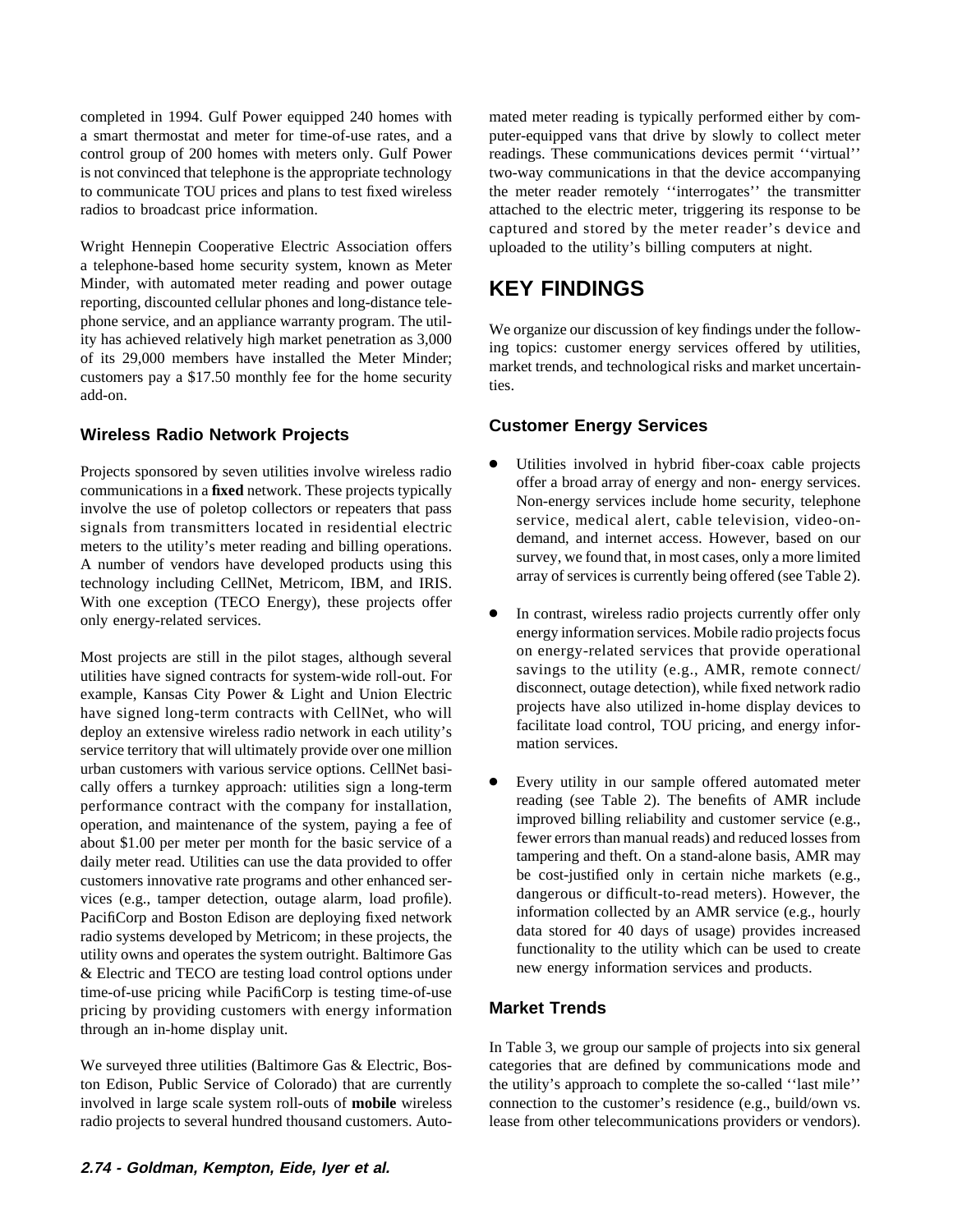| Communications<br>System | Utility                          | Automated<br>Meter<br>Reading | Outage<br>Detection | Remote<br>On/Off | Load<br>Control | <b>TOUM</b><br>Pricing | Energy<br>Information | Non-Energy<br>Services <sup>a</sup> |
|--------------------------|----------------------------------|-------------------------------|---------------------|------------------|-----------------|------------------------|-----------------------|-------------------------------------|
|                          |                                  |                               |                     |                  |                 |                        |                       |                                     |
| Cable                    | Central & South West             | $\mathbf X$                   | ${\bf P}$           |                  | $\mathbf X$     | $\mathbf X$            | $\mathbf X$           |                                     |
|                          | Entergy                          | $\mathbf x$                   |                     |                  | $\mathbf x$     | $\mathbf{P}$           | $\mathbf X$           | C, T                                |
|                          | Glasgow Electric Board           | $\mathbf P$                   |                     |                  |                 | $\mathbf X$            |                       | H, C, I, O                          |
|                          | Hydro Quebec                     | $\mathbf{P}$                  |                     |                  | P               | $\mathbf{P}$           | $\mathbf{P}$          | C, V, I, O                          |
|                          | Pacific Gas & Electric           | $\mathbf x$                   |                     |                  | $\mathbf{P}$    | $\mathbf x$            | $\mathbf X$           | H, O                                |
|                          | Public Service Electric &<br>Gas | X                             | X                   | X                | X               | X                      | X                     | H, M, O                             |
|                          | Southern Dev. Invest. Group      | $\mathbf{P}$                  | $\mathbf{P}$        |                  |                 | $\mathbf{P}$           | $\mathbf{P}$          | H, M, C, V,<br>I, O                 |
|                          | Virginia Power                   | $\mathbf X$                   | $\mathbf X$         |                  | $\mathbf X$     | $\mathbf{P}$           | $\mathbf P$           | C, V, T, I                          |
| Telephone                | American Electric Power          | $\mathbf X$                   |                     |                  |                 | $\mathbf{x}$           | $\mathbf X$           |                                     |
|                          | <b>Gulf Power</b>                | $\mathbf x$                   | P                   |                  |                 | $\mathbf X$            |                       |                                     |
|                          | Wisconsin Energy                 | $\mathbf X$                   | $\mathbf X$         | $\mathbf X$      | $\mathbf X$     | $\mathbf X$            | $\mathbf X$           | H, M, O                             |
|                          | Wright-Hennepin<br>Cooperative   | $\mathbf X$                   | $\mathbf X$         |                  |                 |                        | $\mathbf{x}$          | H, T, O                             |
| <b>Fixed Wireless</b>    | Baltimore Gas & Electric         | $\mathbf X$                   | $\mathbf X$         |                  | ${\bf P}$       | P                      |                       |                                     |
| Radio                    | <b>Boston Edison</b>             | $\mathbf X$                   |                     | $\mathbf X$      |                 |                        |                       |                                     |
|                          | Kansas City Power & Light        | $\mathbf x$                   | $\mathbf X$         |                  |                 | $\mathbf{P}$           |                       |                                     |
|                          | PacifiCorp                       | $\mathbf x$                   |                     |                  |                 | $\mathbf x$            | $\mathbf X$           |                                     |
|                          | Pacific Gas & Electric           | $\mathbf X$                   |                     |                  |                 |                        |                       |                                     |
|                          | <b>TECO</b> Energy               | $\mathbf x$                   |                     |                  | $\mathbf X$     | $\mathbf X$            | $\mathbf X$           | H, M, I, O                          |
| Mobile Wireless          | Baltimore Gas & Electric         | $\mathbf X$                   |                     | $\mathbf X$      |                 |                        |                       |                                     |
| Radio                    | <b>Boston Edison</b>             | $\mathbf X$                   |                     | $\mathbf X$      |                 |                        |                       |                                     |
|                          | Public Service of Colorado       | $\mathbf X$                   | $\mathbf{P}$        |                  |                 | $\mathbf{P}$           |                       | M <sub>0</sub>                      |
|                          |                                  |                               |                     |                  |                 |                        |                       |                                     |

### *Table 2. Services Offered in Utility Telecommunications Projects*

Notes:  $X =$  energy service is currently offered; P = planning to offer service in future

a Non-energy services are currently offered in only Entergy, Glasgow, and Wright Hennepin pilots; other utilities are planning to offer these services in future; H = Home Security, M = Medical Alert, C = Cable TV, V = Video on Demand, T = Telephone Services, I = Internet Access,  $O =$  Other

Based on information provided by utility contacts, we also exception (e.g., Gulf Power), and (3) reporting costs for present cost ranges for projects in each category, the utility's R&D projects that involve small sample sizes is inherently cost target or goal, and estimates of either peak demand difficult; costs are often not reported in a consistent fashion.<sup>3</sup> savings or customer bill reductions. Other benefits from Thus, reported costs should be regarded as order of magnithese projects may include savings in operating costs and tude estimates for the ''last mile'' connection, while cost improved productivity (e.g., fewer meter readers), increased targets are indicative of utility goals for large-scale pilots revenues from non-energy services, and increased customer or system roll-out. We offer the following insights: satisfaction leading to customer retention or growth. However, we were unable to evaluate project costs and benefits  $\bullet$  Utility and product vendors believe that early, successful with any rigor because: (1) few utility contacts provided entry, defined as significant market share, will create data quantifying these other benefits, although some contacts a sustainable competitive advantage in this emerging included anecdotal information on productivity impacts or business area. For example, if wireless radio systems customer satisfaction, (2) costs and savings estimates are are deployed first in system roll-outs and capture most self-reported and provided without documentation with one of the potential energy-related benefits (e.g., operations-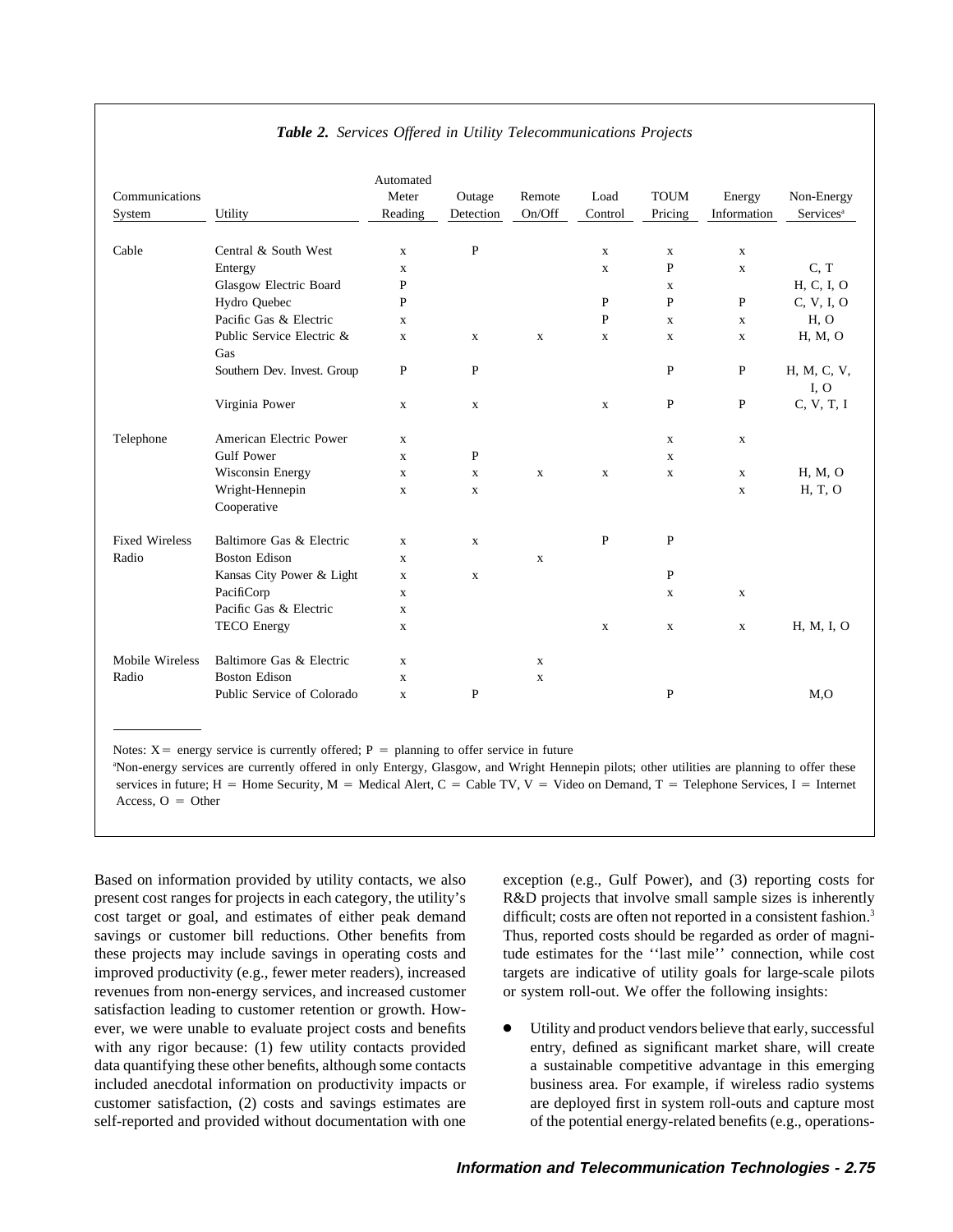| Strategy                           | Utility                                                                                               | Key Partners/<br>Vendors                                           | Installed<br>Cost<br>$(Current)^a$ | Installed<br>Cost<br>$^{(Target)^b}$ | Peak Demand and/or<br><b>Energy Savings</b>                  |
|------------------------------------|-------------------------------------------------------------------------------------------------------|--------------------------------------------------------------------|------------------------------------|--------------------------------------|--------------------------------------------------------------|
| Cable, Utility-Owned               | Central & South West                                                                                  | <b>FPN</b>                                                         | $1,000 - 3,000$                    | 1,000                                | Avg. bill savings of<br>7-10%; 2 kW<br>peak demand reduction |
|                                    | Entergy<br>Southern Dev. Invest. Group                                                                | FPN formerly<br><b>FPN</b>                                         |                                    |                                      |                                                              |
|                                    | Glasgow Electric Board                                                                                | CableBus                                                           | $240^\circ$                        | NA                                   | \$14/m <sub>o</sub>                                          |
| Cable, Leased                      | Hydro Quebec<br>Pacific Gas & Electric<br>Public Service Electric & Gas<br>Virginia Power             | Domosys<br>TCI, Microsoft<br>Lucent<br>Technologies<br>Cox, Nortel | $2,000 - 3,000$                    | $300 - 500$                          | $$60 - 80/yr$                                                |
| Telephone, Leased                  | American Electric Power<br><b>Gulf Power</b>                                                          | <b>ICS</b><br><b>ICS</b>                                           | $1,000-1,500$                      | 750                                  | \$175/yr<br>$2-4$ kW peak<br>demand reduction                |
|                                    | Wisconsin Energy<br>Wright-Hennepin Cooperative                                                       | Ameritech<br><b>ITI</b>                                            | 240 <sup>d</sup>                   |                                      |                                                              |
| Fixed Wireless, Utility-<br>Owned  | Baltimore Gas & Electric<br><b>Boston Edison</b><br>PacifiCorp<br><b>TECO Energy Mgmt</b><br>Services | <b>IRIS</b><br>Metricom<br>Metricom<br><b>IBM</b>                  | $240 - 1,000$                      | <b>NA</b>                            |                                                              |
| Fixed Wireless, Leased             | Kansas City Power & Light<br>Pacific Gas & Electric                                                   | CellNet<br>CellNet                                                 | $180 - 240$                        | <b>NA</b>                            |                                                              |
| Mobile Wireless, Utility-<br>Owned | Baltimore Gas & Electric<br><b>Boston Edison</b><br>Public Service of Colorado                        | Itron<br>Itron<br>Itron                                            | $100 - 200$                        | NA                                   |                                                              |

## *Table 3. Market Features of Utility Telecommunications Projects (Costs and savings in dollars per residence)*

Note: first pacific Networks (FPN), Integrated Communications Systems (ICS), Interactive Technologies Inc. (ITI); NA = Not Available a,b Cost ranges for pilot projects in each group; excludes costs of installing backbone network

c Cost estimates are for incremental costs of pilot (i.e., CableBus switch, AMR meter, and water heating wiring); and do not reflect total cost of linking Glasgow's cable network to the residence

d Costs are lower because Wright Hennepin project does not include in-home display unit and cost of CPU is excluded from installation cost.

use pricing), will they successfully foreclose competing between utilities and various vendors for system-wide communications systems (e.g., hybrid fiber-coax cable) rollouts of fixed or mobile radio networks highlight this whose large-scale deployment depends on utility system trend (e.g., Kansas City Power & Light, Union Electric). benefits and revenues derived from multiple, non-energy At the present time, wireless radio systems also appear applications? to have lower installation costs per house for energy-

competing communications delivery systems in terms have more limited functionality. Utility staff may often

related savings, energy information services, time-of- of large-scale deployment. Recent contracts signed related services than competing technologies (e.g., Overall, wireless radio projects are farther along than \$180-1000/house vs. \$1000-3000/house), although they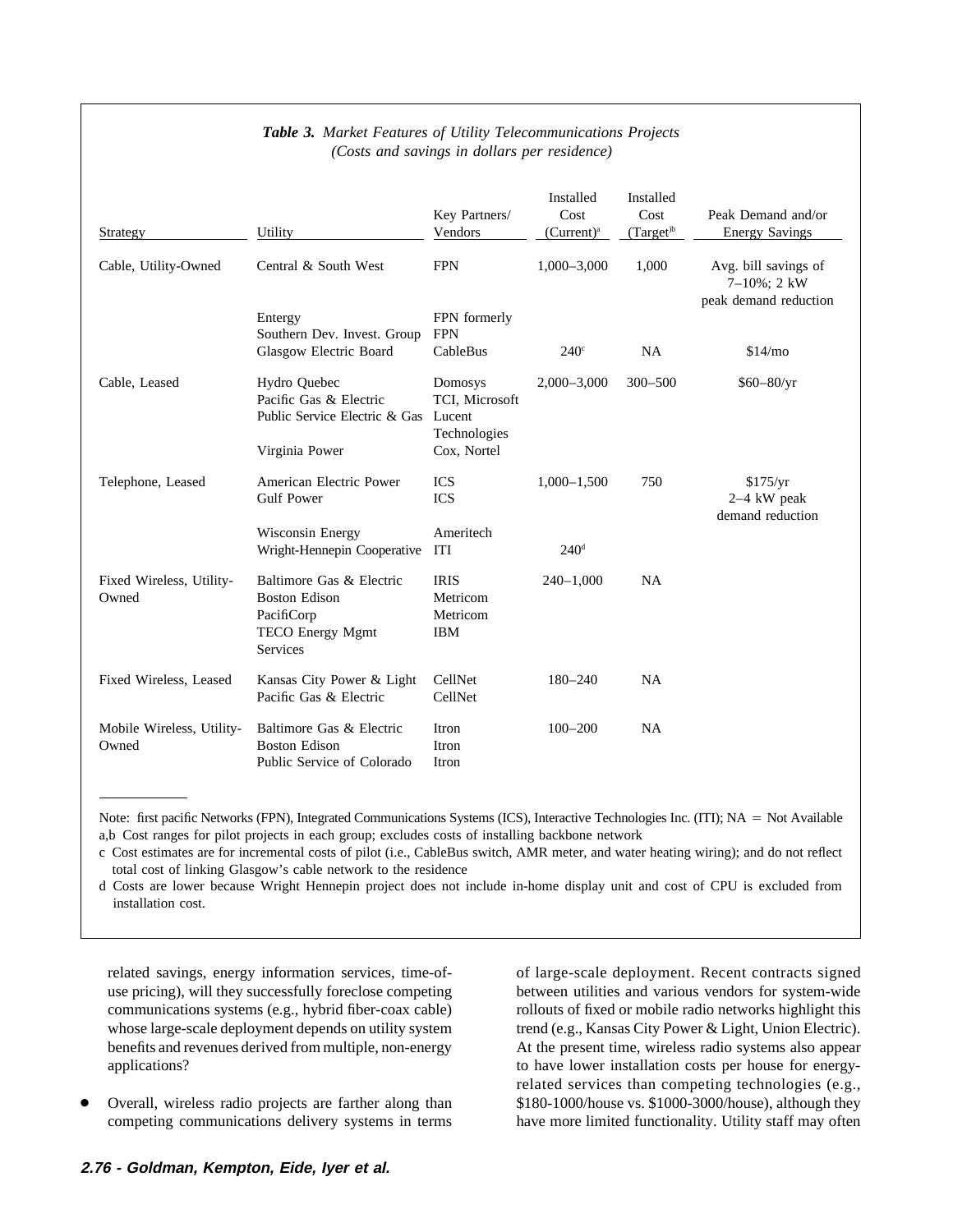have substantial in-house expertise with wireless radio for the "killer application(s)" (e.g., Internet access, systems based on their experience with direct load con- video-on-demand, home security services, and medical trol programs; these projects also typically involve less alert) that will open up the residential market for largecomplex teaming arrangements and fewer partners than scale deployment of two-way, communications-enabled cable-based projects. services. The utilities involved in cable-based projects

- have launched hybrid fiber-coax projects with signifi- market. These utilities expect that residential customers cant fanfare in the trade press. A few of the utilities, such will ultimately want a critical mass of compelling applias Entergy and Central and South West, have decided cations which can be provided at reasonable cost ("oneto build and own their communications infrastructure stop shopping'') and that customers will want interactive between utility and customer, while most others have services provided over familiar and easy to use interdecided to partner and develop lease arrangements with faces (e.g., computer or TV). These utilities are also telecommunications providers. The fiber-coax projects betting that, in the long-run, they can improve the effitypically involve complex teaming arrangements: the ciency of utility operations by selecting a base communiutility, along with a telecommunications service pro- cations system (i.e., two-way broadband) that can handle vider, often assumes the project integrator or lead role the greatest number of utility applications (Andersen while other companies provide various types of equip-<br>Consulting 1995). ment (HVAC controls, thermostat, in-home display), software, or specialized expertise. The success of these <br>partnering arrangements (e.g., successful integration of help explain a utility's choices with respect to provision trials (Energy Services & Telecom 1996b). Finally, Pub- in commodity sales. lic Service Electric and Gas/Lucent Technologies announced that Consolidated Edison had agreed to par- **Technological Risks and Market** ticipate in their Integrated Broadband Utility Solution. **Uncertainties**
- It is difficult to see how many utilities will be able

appear eager to get involved in the burgeoning home- Over the last 3-4 years, a number of electric utilities based information, entertainment, and communications

partnering arrangements (e.g., successful integration of help explain a utility's choices with respect to provision disparate corporate cultures, balancing of expertise) is disparate corporate cultures, balancing of expertise) is of communications-enabled services. For example, utili-<br>one key factor that distinguishes projects that are moving these pursuing wireless radio projects focus on pe ties pursuing wireless radio projects focus on near-term forward to the next stage of development from pilots improvements in utility operations to reduce rates or that appear to be floundering. These strategic alliances provide energy information services that are cost-effecare critical in part because the project team leaders (e.g.,<br>utility and telecommunications provider) often hope to<br>are relatively low-cost providers in their region that may utility and telecommunications provider) often hope to are relatively low-cost providers in their region that may<br>profit from their venture by marketing their product to believe that connective advantage can be maintained profit from their venture by marketing their product to<br>other utilities. For example, CSW Communications is<br>by reducing costs in their core distribution business 4 other utilities. For example, CSW Communications is by reducing costs in their core distribution business.<sup>4</sup><br>in contract negotiations with city of Austin to deploy a similarly a number of the utilities who are testing a Similarly, a number of the utilities who are testing a cable-based system to serve several hundred thousand broad array of energy and non-energy services in cable customers, which builds on its Customer Choice and projects tend to be located in states where industry customers, which builds on its Customer Choice and projects tend to be located in states where industry<br>Control pilot in Laredo, Texas (Energy Services & Tele-<br>restructuring is proceeding relatively quickly (e.g. Cali-Control pilot in Laredo, Texas (Energy Services & Tele-<br>
com 1996a). Similarly, PG&E/TCI/Microsoft recently<br>
fornia) or are higher-cost providers in their region. These com 1996a). Similarly, PG&E/TCI/Microsoft recently fornia) or are higher-cost providers in their region. These announced that seven utilities had agreed to pay an utilities are honing that communications-enabled serannounced that seven utilities had agreed to pay an utilities are hoping that communications-enabled ser-<br>upfront fee for use of the energy information services vices will provide a competitive weapon to retain existvices will provide a competitive weapon to retain existtechnology, will have access to PG&E's market research ing customers and/or offer important new sources of for its pilot, and will conduct their own market research future revenue growth to offset expected revenue losses future revenue growth to offset expected revenue losses

financially to justify large-scale deployment of cable- These pilot programs allow utilities to assess some of the based systems to residential customers given current technological risks associated with providing communicainstalled cost levels and revenue projections that derive tions-enabled services. For example, utilities have experifrom existing service offerings. However, there is anec- enced first-hand the challenges of system integration (e.g., dotal evidence that installed costs per household have integrating home network and customer premise equipment declined significantly in just a few years and it appears with the utility distribution network) and problems that arise likely that some utilities will be able to reach their near- because of the lack of standardized or competing communiterm cost targets. With respect to revenues, utilities cations protocols. Utilities must also be concerned that largeare conducting large-scale market research trials which scale investments in communications systems will become should help them refine and target their service offer- obsolete quickly; a concern driven in part by the rapid pace ings. Moreover, utilities and others continue to search of technical innovation in information, computing, and com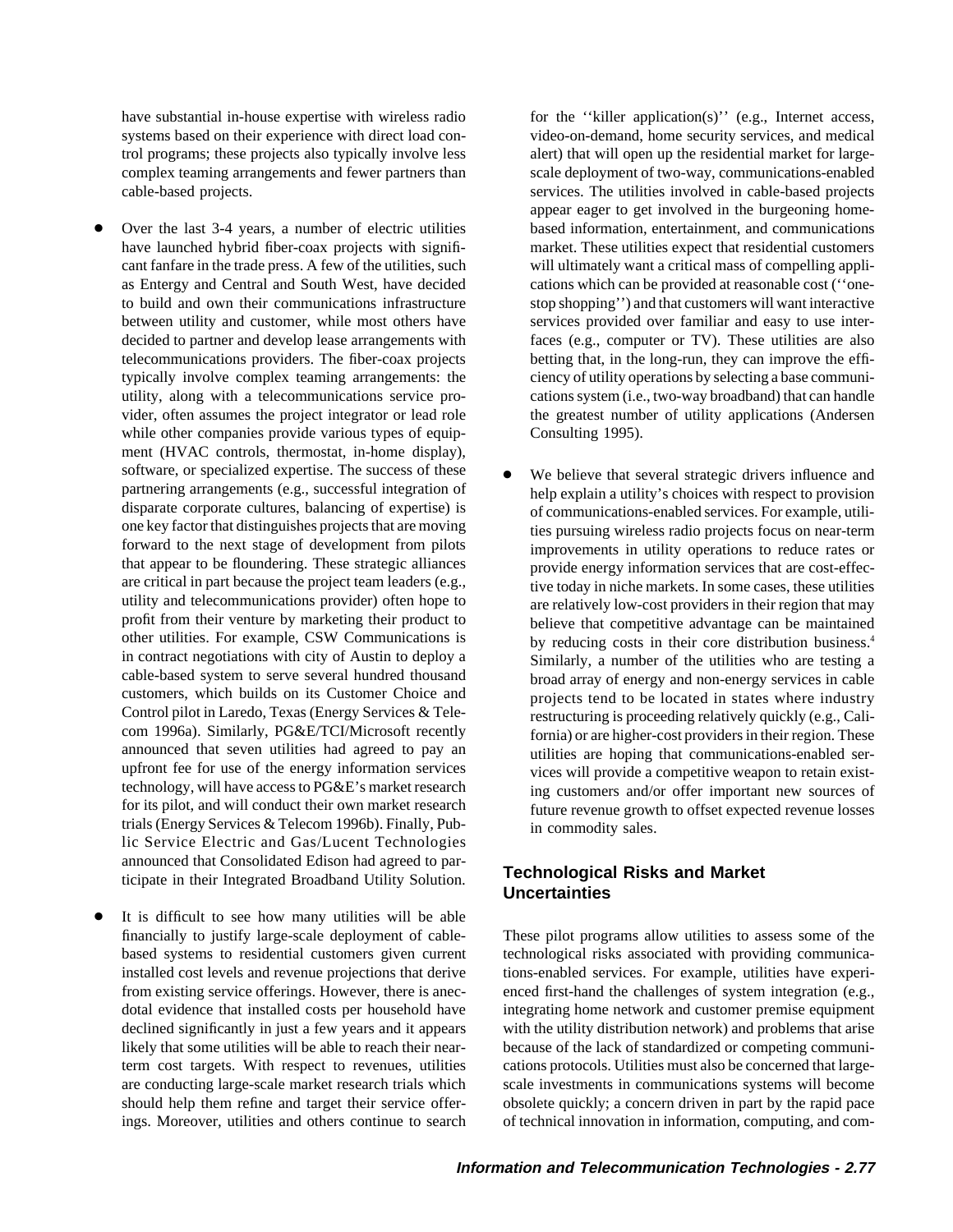munications technologies. This creates a potential business mation services, although, with one or two exceptions, risk for utilities because the economics of many projects results of such studies are proprietary (Frauenheim 1995). depend on long-term revenue streams. For example, in some To partially address this information gap, we conducted wireless radio projects, utilities are signing contracts that a focus group and individual interviews with residential involve 20 year leasing arrangements with vendors. customers in Newark, Delaware between December 1995

munications systems and energy and non-energy services through savings in system operation as well as revenues derived from customers' willingness to pay for non-energy Our focus group included three women and four men who<br>and energy information services. Most utilities report that were selected based on a systematic random sample. and energy information services. Most utilities report that were selected based on a systematic random sample.<sup>7</sup> Several their projects vield benefits, either in terms of operational participants had home computers which their projects yield benefits, either in terms of operational participants had home computers which they used to access<br>efficiency gains, improved productivity, or energy savings. on-line services. One focus group particip efficiency gains, improved productivity, or energy savings. However, in many cases, it is unclear if the magnitude of participated in a time-of-day pricing program and made regu-<br>these benefits exceeds project costs. Some pilot projects are lar use of bank-by-phone services. We als these benefits exceeds project costs. Some pilot projects are lar use of bank-by-phone services. We also conducted ten<br>supported financially by rate navers using  $R\&D$  funds, where personal interviews in order to complem supported financially by ratepayers using R&D funds, where demonstrations of cost-effectiveness are not required. Other results, specifically to capture elements that could be clouded utilities justify large-scale, system-wide deployments of by group dynamics. Due to a very low response rate, six<br>wireless radio networks as part of normal utility operations: interviewees were recruited through colleagues wireless radio networks as part of normal utility operations; interviewees we<br>in some cases regulators have not vet and recovery friends' contacts.<sup>8</sup> in some cases, regulators have not yet approved recovery of costs and earnings for projects or are unlikely to review the projects in any detail under incentive regulation schemes In order to gauge customers interest in and perceived eco-<br>(e.g., performance-based ratemaking, rate can or freeze). nomic value of the services, respondents we (e.g., performance-based ratemaking, rate cap or freeze).

customers in its Customer Control and Choice pilot are<br>reducing their energy bills by about 7-10% on average with<br>a peak demand reduction of 2 kW per household. Gulf Power<br>reported summer peak demand reductions of about 2. System pilot. Annual bill savings for residential customers reported by several utilities ranged between \$60-175 per<br>
year. The amount of savings, customer's willingness to pay<br>
a portion of the value of these savings to the utility for these<br>
services (e.g., 10-20%), and customer' bution that could be expected from customers.<sup>5</sup>

customer's interest in communications-enabled energy infor- respondents wanted the service only if it was free or were

and January 1996 which explored customer perception of Ultimately, utilities hope to recoup their investment in com-<br>munications systems and energy and non-energy services energy services (see Table 4).<sup>6</sup>

out a short questionnaire at the end of the focus group With respect to utility system benefits, CS&W reports that discussion and individual interviews; results are presented customers in its Customer Control and Choice pilot are Table 5. Because our sample is so small, we inte

Compared to previous studies, we developed a more exten-Based on our survey, only a few utilities (e.g., Glasgow<br>
Electric Board, Wright-Hennepin) have achieved reasonably<br>
thigh market penetration rates in promoting non-energy ser-<br>
wices that generate substantial revenue stre tion service even if it was offered free of charge. Some people regarded the services as unnecessary either because **CUSTOMER MARKET RESEARCH** they could access the information with greater ease using other media (e.g., paper bills) or because they would not Many utilities have conducted market research exploring use the information or questioned its validity.<sup>9</sup> Overall, most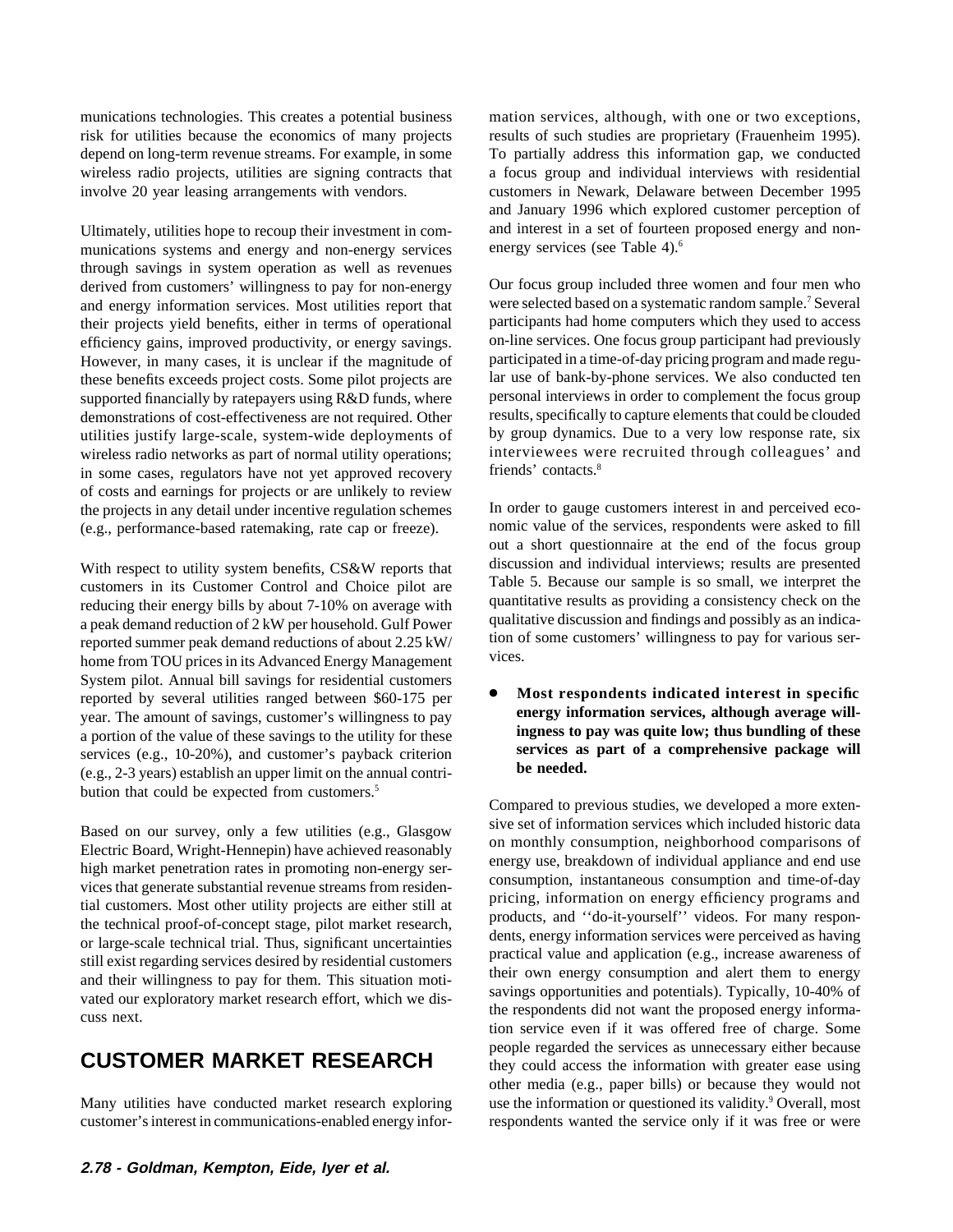| No. | Service                                                                    | Description                                                                                                                                                                                 |  |  |  |  |  |
|-----|----------------------------------------------------------------------------|---------------------------------------------------------------------------------------------------------------------------------------------------------------------------------------------|--|--|--|--|--|
| 1   | Historic Monthly Consumption                                               | Gives customers a graphical display of monthly energy usage for<br>an entire year.                                                                                                          |  |  |  |  |  |
| 2   | Neighborhood Comparison of Energy Use                                      | Allows customers to compare their electric or gas bills with<br>households in their neighborhood.                                                                                           |  |  |  |  |  |
| 3   | Appliance Energy Consumption<br>Breakdown                                  | Gives information on how much energy is consumed by each<br>major appliance in the house.                                                                                                   |  |  |  |  |  |
| 4   | Instantaneous Consumption and Time-of-<br>Day Pricing                      | Provides the amount of energy being used and the price at which<br>it is being sold, allowing the customer to decide how to reduce<br>energy bills by shifting energy demanding activities. |  |  |  |  |  |
| 5   | Billing and Payment Plans                                                  | Allows customer to review and pay the bill directly via an<br>interactive system.                                                                                                           |  |  |  |  |  |
| 6   | Energy Services Agreements and Rate<br>Options                             | Offers detailed descriptions of energy services, agreements, and<br>rate options aimed to increase customers awareness of these<br>utility offerings.                                       |  |  |  |  |  |
| 7   | Energy Efficiency and Conservation<br>Programs                             | Information about the energy savings programs that could be<br>offered via the system.                                                                                                      |  |  |  |  |  |
| 8   | Energy Efficiency Product Information                                      | Up-to-date energy efficient appliance information offered as a<br>service to customers as part of overall energy efficiency goals.                                                          |  |  |  |  |  |
| 9   | Entertainment Videos on Demand                                             | Allows customers to order movies of their choice on a pay-per-<br>view basis.                                                                                                               |  |  |  |  |  |
| 10  | "Do-it-yourself" Videos and Ordering<br><b>Energy Information Booklets</b> | Enables orders for "Do-it-yourself" Videos and Energy<br>Information booklets.                                                                                                              |  |  |  |  |  |
| 11  | Scheduling of Installation, Field Services<br>and Repairs.                 | An interactive scheduling service that would allow customers to<br>plan ahead and suggest preferred time for service installation or<br>repair.                                             |  |  |  |  |  |
| 12  | Specific Customer Queries                                                  | An interactive customer service center that would work almost<br>like an electronic mail-box.                                                                                               |  |  |  |  |  |
| 13  | Load Management and Automation                                             | Services to reduce utility peak load demand, and customer control<br>and operation of appliances based on customized time schedule.                                                         |  |  |  |  |  |
| 14  | <b>Security Services</b>                                                   | Security services that would allow remote monitoring and control<br>of residences through light switches or locks, when home is<br>unoccupied.                                              |  |  |  |  |  |

### *Table 4. Summary of Proposed Energy and Non-Energy Services*

only willing to pay a nominal amount (\$0.50-\$1.00 per more comprehensive package of communications-enabled

month or \$1-2 per use). services that could command a reasonable monthly fee; (2) offer energy information services which are easily unbun-These initial results suggest several possible strategies: (1) dled and can be marketed on a per use basis (e.g., "dobundle a set of energy information services as part of a it-yourself'' videos, product information), and (3) conduct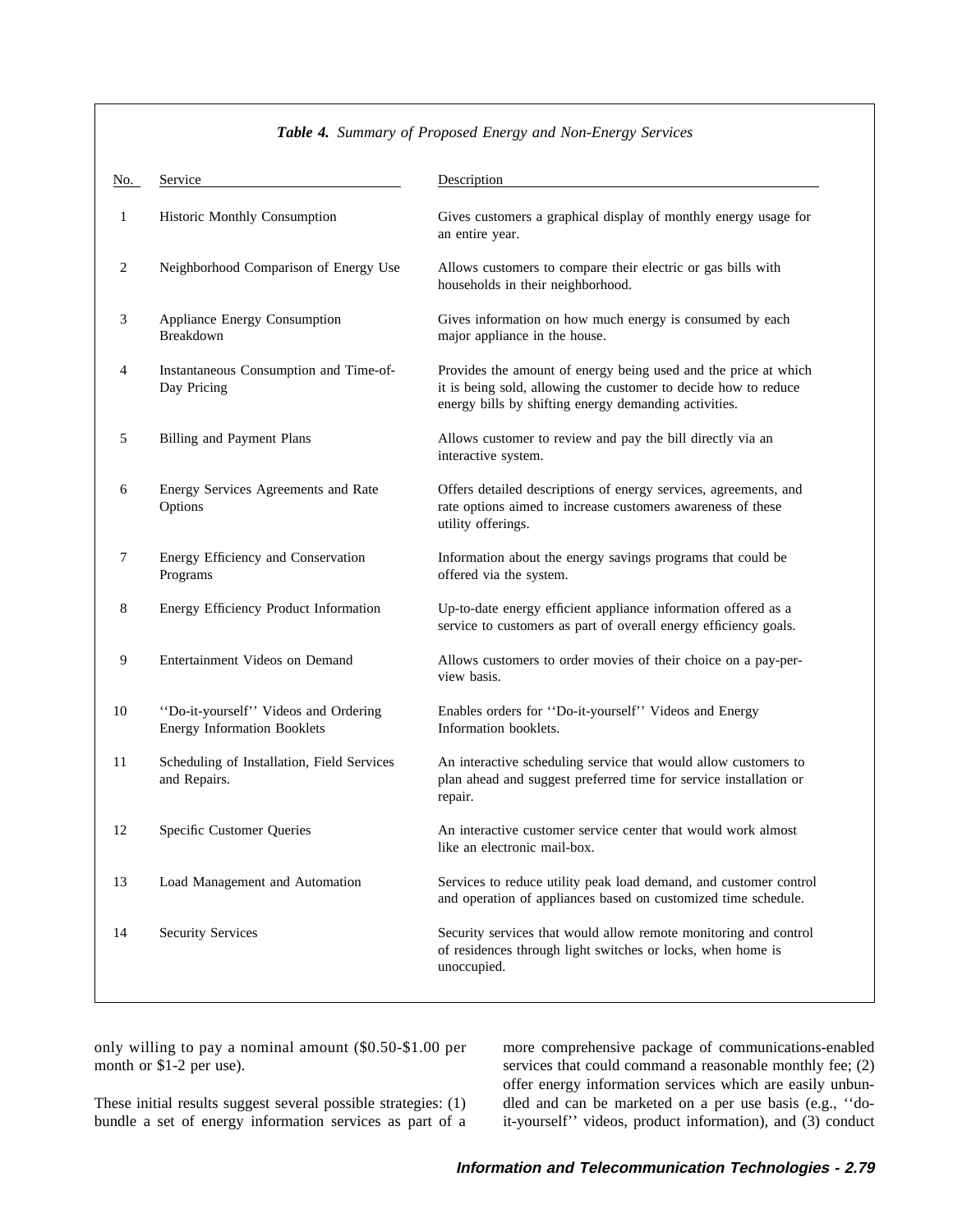| No.            | Service                                              | Does<br>not<br>want | Want if<br>free | Want and<br>will pay <sup>b</sup> | Pay per<br>month <sup>c</sup> $(\$)$ | Pay per<br>month <sup>d</sup> $(\$)$ | Pay-per-<br>$Used(\$))$ |
|----------------|------------------------------------------------------|---------------------|-----------------|-----------------------------------|--------------------------------------|--------------------------------------|-------------------------|
| $\mathbf{1}$   | Monthly consumption                                  | 2                   | 8               | 5                                 | 0.16                                 | 0.62                                 |                         |
| $\overline{2}$ | Neighborhood comparison                              | 6                   | 3               | $\tau$                            | 0.34                                 | 0.91                                 |                         |
| 3              | Appliance energy breakdown                           | $\overline{4}$      | 7               | 6                                 | 0.16                                 | 0.50                                 |                         |
| $\overline{4}$ | Instantaneous consumption and<br>Time-of-day pricing | 1                   | 10              | $\overline{4}$                    | 0.13                                 | 0.50                                 |                         |
| $\mathfrak{S}$ | Billing and payment plans                            | 6                   | 7               | $\mathfrak{Z}$                    | 0.06                                 | 0.50                                 |                         |
| 6              | Energy services and rate options <sup>e</sup>        | 2                   | 11              | 3                                 | 0.13                                 | 2.0                                  |                         |
| $\tau$         | Energy conservation programs                         | 3                   | 9               | $\overline{4}$                    | 0.28                                 | 1.50                                 |                         |
| 8              | Energy efficient product information                 | $\overline{4}$      | 5               | 8                                 | 0.13                                 | 2.0                                  | 1.17                    |
| 9              | Entertainment videos on demand                       | 3                   | 3               | 11                                | 3.53                                 | 8.57                                 | 3.13                    |
| 10             | Do-it-yourself videos and booklets                   | 3                   | 10              | $\overline{4}$                    | 2.17                                 |                                      |                         |
| 11             | Scheduling repairs and services                      | 5                   | 10              | 1                                 | 0.12                                 | 2.0                                  |                         |
| 12             | Customer queries                                     | $\overline{4}$      | 11              | $\mathbf{2}$                      | 0.12                                 | 2.0                                  | 2.0                     |
| 13             | Load management and automationf                      | 12                  | 3               | 0.63                              | 5.0                                  |                                      |                         |
| 14             | Security services                                    | 6                   | $\overline{4}$  | 6                                 | 3.82                                 | 10.83                                |                         |

*Table 5. Market research results: Customers' Interest in and Willingness-to-Pay for Energy Servicesa*

<sup>a</sup> One interviewee was willing to pay \$2 per month to have all the services available plus a \$5 for Pay-per-Use of each service.

<sup>b</sup> One interviewee would prefer an annual maintenance fee of not more than \$60 for services 1 through 8.

<sup>c</sup> Average over all respondents

<sup>d</sup> Average of those who would pay

<sup>e</sup> One respondent said ''I'd pay, if I know I would save more money in the long run''

<sup>f</sup> One respondent was willing to pay a ''one-time'' set-up fee of \$15, subsequent willingness to pay depending on cost/savings ratio Note: Number of responses may not add up to 17 since not all respondents answered the question for each service.

additional market segmentation analysis in order to deter- **that energy savings potential is low or would nega**mine if some energy information services can be offered **tively impact their lifestyle.** profitably on a stand-alone basis to certain targeted customer groups. Our focus group discussion also provides utilities Some respondents' limited interest in energy information with some insights on customer concerns (e.g., privacy, tech-<br>services arises in part because they do not with some insights on customer concerns (e.g., privacy, tech-<br>nological overkill, relevancy) that must be addressed so that potential for energy savings worth pursuing.<sup>10</sup> The basis for nological overkill, relevancy) that must be addressed so that potential for energy savings worth pursuing.<sup>10</sup> The basis for energy information services add value to their product this conclusion often rests on two signifi energy information services add value to their product offering. (1) the perceived potential for energy savings vs. the actual

### **2.80 - Goldman, Kempton, Eide, Iyer et al.**

potential, and (2) the perceived impacts on lifestyle which **Respondents' limited interest in energy efficiency** are thought to be significant vs. minimal lifestyle changes **and bill reduction is partly due to their perception** that are typically required to reduce bills. The willingness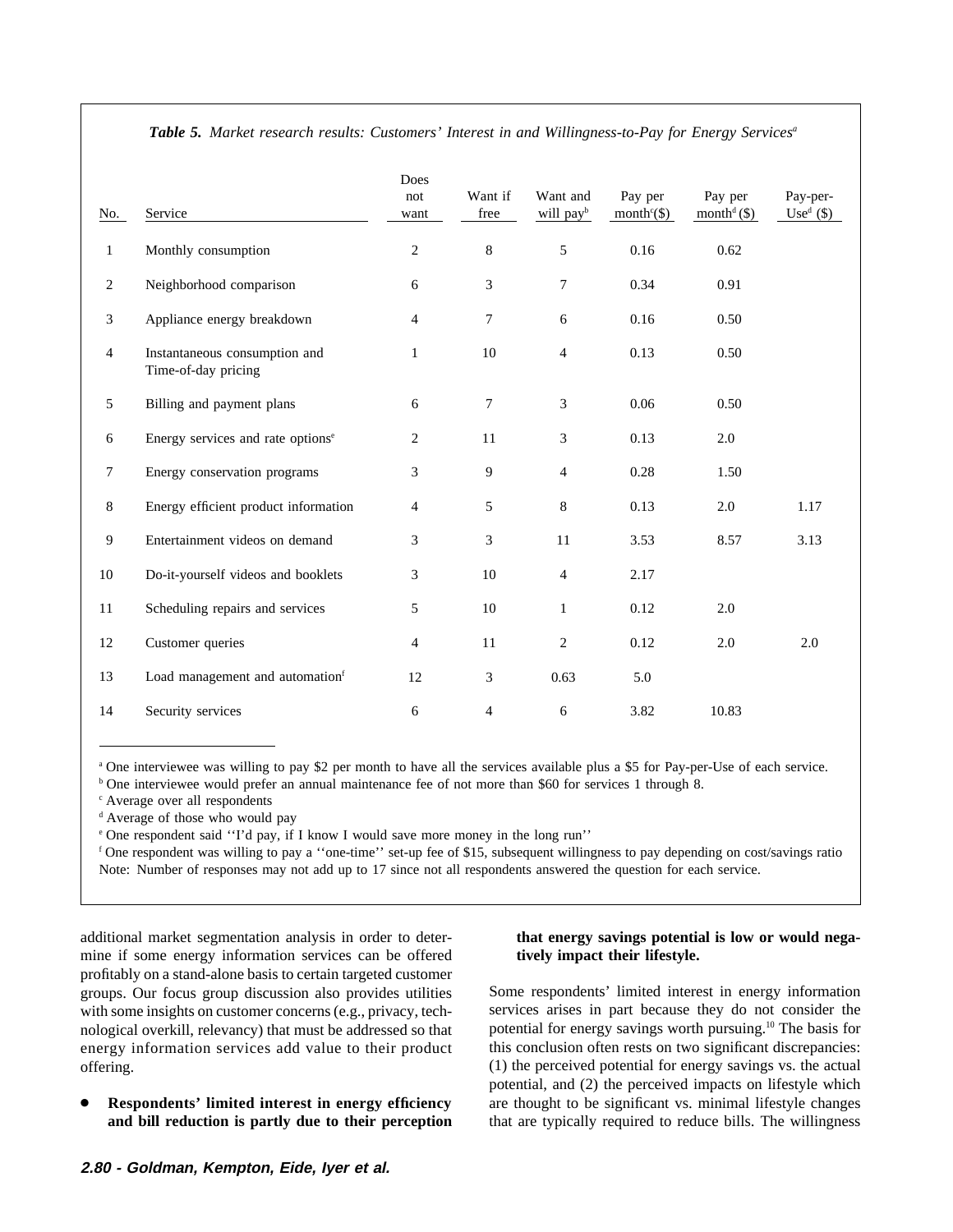to engage in behavior to save energy seems to be correlated entity is both a curse and a blessing in the residential market.

● **Customer-controlled load management (CCLM) and** another by some focus group participants and interviewees. **time-of-day pricing were the two energy-related ser-**

connection that CCLM could work particularly well in conjunction with time-of-day pricing. This may be another indi- Based on the focus group discussion, we found a direct link cation of the benefit of service bundling: a more accurate between customers' receptiveness to new services and their price signal on electricity service costs may be perceived attitude towards electric utilities and experiences with telemore favorably in tandem with a service that puts customers phone utilities and cable companies. For example, several in a position to improve their home energy management and focus group participants appeared to distrust their investorreduce bills. We believe that these service options were owned utility. This distrust appeared to amplify their conpopular because customers clearly saw that the technology cerns regarding privacy issues for some services (e.g., serwould enable them take control of and responsibility for vices that involved the utility collecting disaggregated data their energy management. on personal energy use or customers' product and equipment

A greater number of respondents indicated some willingness tion in the telecommunications industry and the prospect of to pay for security services and entertainment videos on increased competition in the electricity industry. Not surprisdemand which were offered by an electric utility as part of ingly, those customers that had negative experiences with an advanced communications system. The average amounts providers of telecommunications services tended to be more offered by those customers willing to pay (e.g., \$11 per dubious and suspicious of new service offerings. These conmonth for security services and \$3 per view for entertainment cerns were reinforced when the framework for discussion videos on demand) appear to be reasonable compared to was a deregulated competitive environment in which utilities similar services that are well-established in the market. also offered a range of non-energy services. Several focus Again, while we do not expect precise values from this small group participants' misgivings about a single entity providsample, security services and video do provide a calibration ing bundling of energy and other services (e.g., telecommuthat our measures are close to market value, thus lending nications, cable network, security services) were less prosome credence to the responses for energy-related services nounced if the utility was a locally-controlled, publiclythat are not currently offered in the market. owned municipal entity. If our small sample is reflective of

major concerns regarding the appropriateness of utility entry address the image of the electric utility as well as differentiinto these new businesses or the advantages of purchasing ate these service offerings from customer's negative percepthese services from a utility vs. a firm that specialized in this tions of the marketing of telecommunications services and business. The utilities current status as a regulated monopoly providers.

with the knowledge about technical and behavioral potential Some respondents indicated that they tend to trust utilities for energy efficiency as well as the size of the economic or value their technical capabilities more than other types reward relative to changes that have to be made. Thus, in of businesses (e.g., security firms) and thus may be receptive order to overcome consumer information barriers, effective to utilities offering non-energy services. On the other hand, consumer education will be a necessary component of any because they are often perceived as a large monopoly, utilitlarge-scale utility effort to deploy energy-related services ies are vulnerable to arguments that their entry into new (e.g., efficiency options do not compromise lifestyle, sav- markets will negatively impact small businesses, that they ings potential). may be unfair competitors, or that they could become too powerful. These sentiments were expressed in one form or

**vices that yielded the most favorable overall** ● **Customer reactions to energy information and other responses. services are influenced by their perception of electric** Customers viewed these two services as particularly useful<br>and they also had the fewest negative responses. During<br>the focus group discussion, several participants made the<br>discussion and network security concerns.

needs), specifically whether the utility would provide infor- **Some customers appear willing to pay for non-energy** mation on their usage patterns or energy services needs to **services such as entertainment videos on demand** other private firms. In their view, this could result in an **and security services, although customer concerns** increase in unwanted marketing pitches from other commer**about unfair competition and utilities entering new** cial product and service providers. Privacy issues and the **business areas may represent a barrier among some** annoyance factor associated with unwanted marketing **segments of the residential customer base.** pitches were a significant concern for several focus group participants because of their prior experiences with deregulathe population of residential customers, then it is clear that Focus group participants and several interviewees raised utility marketing and advertising materials will have to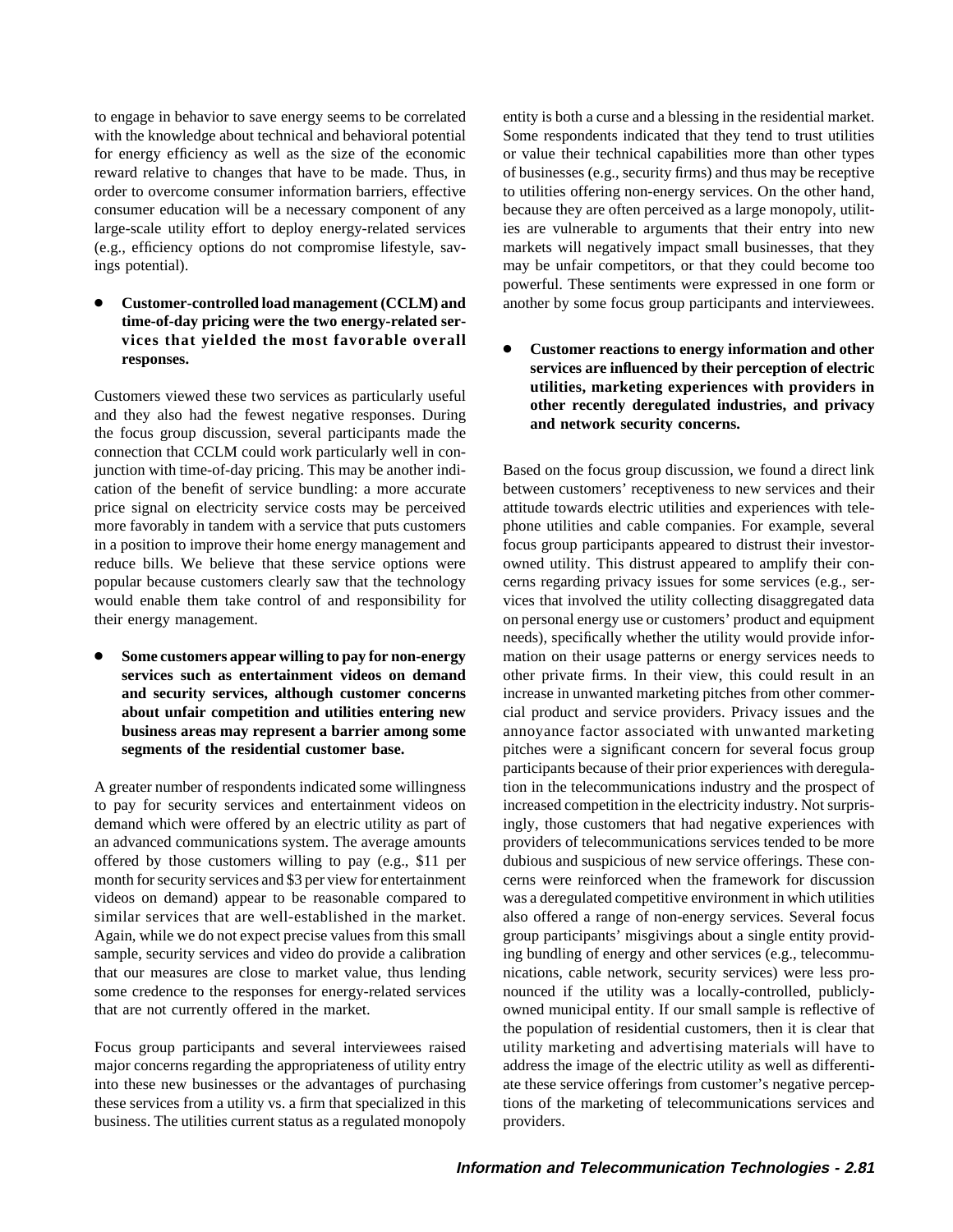### ● **Choice of communications display medium: TV, ENDNOTES computer or 'smart box'**

nient medium for display of energy information and other ers, that offered energy information services in conjunc-<br>services than TV. However, respondents also commented tion with other services, and that utilized two-way c services than TV. However, respondents also commented tion with other services, and that utilized two-way com-<br>that TV was universally available and therefore allowed munications. We eliminated projects that targeted comthat TV was universally available and therefore allowed munications. We eliminated projects that targeted com-<br>services to be provided to all customers, not just those who mercial/industrial customers, whose objectives wer services to be provided to all customers, not just those who mercial/industrial customers, whose objectives were owned computers. Some respondents said they prefer current exclusively distribution automation, or that offer owned computers. Some respondents said they prefer current information mechanisms, such as paper bills, the telephone, energy services exclusively. consumer reports, libraries and CD-ROMs. Our small sam- 2. It is important to note that this market is very dynamic: ple suggests significant differences among residential cus- features of existing projects evolve rapidly, while new tomers in their attitude toward and familiarity with various projects are announced frequently in the trade press. media (e.g., TV vs. computer) which when combined with 3. Project costs reported by utilities typically include costs differing availability and usage patterns affects their recep- of communications link between utility distribution nettivity to more sophisticated communications systems. work and customer's home network (the so-called ''last

nications-enabled services provide insight into an important<br>facet of future residential DSM and customer energy ser-<br>view in their pilot programs. We assume that some<br>ment costs. vices. In aggregate, these programs represent a significant phenomenon: the cumulative financial investment of utility and Kansas City Power & Light and Baltimore Gas & Elec-<br>shareholders and other equity partners may soon approach tric may be two examples of utilities in our sampl shareholders and other equity partners may soon approach tric may be two examples of utilities in our sample<br>recent funding levels for rate are funded DSM activities who are aggressively moving forward with large-scale recent funding levels for ratepayer-funded DSM activities who are aggressively moving forward with large-scale<br>targeted at residential customers (\$700-900 million/vear in projects focused on cost reduction and automation o targeted at residential customers (\$700-900 million/year in projects focused on cost reduction 1994). Thus far, the battle for competitive advantage customer service and distribution. 1994). Thus far, the battle for competitive advantage involves both choice of communications technologies, prod- 5. This assumes that the utility could recoup some portion ucts, and service offerings as utilities have formed strategic of the communication system costs by offering TOU alliances with telecommunications providers and product prices, direct load control, or customer-controlled load vendors. Over the next several years, winners and losers will management as energy services to participating custombe determined increasingly by the actual field performance of ers. Currently, utilities typically receive cost recovery those that can create an attractive, reliable, low-cost, two- from all ratepayers based on a determination that these way communication connection between service provider activities provide overall net benefits to the system. and home and can successfully target and market bundles 6. The local utility is not currently conducting a DSM pilot of energy and non-energy services in various residential program that utilizes advanced communications sysmarket niches. Given the market and regulatory uncertainties tems. and technological risks, utilities and their partners must over-<br>
T. Because of high refusal rates and Newark's particular<br>

come significant hurdles before large-scale deployment of<br>  $\frac{1}{2}$  demographic profile, our sam come significant hurdles before large-scale deployment of demographic profile, our sample for both the focus communications-enabled services in the residential sector or our and interviews did not adequately represent becomes a robust and profitable business activity. minority or low-income populations.

Secretary of Energy Efficiency and Renewable Energy, ity of neighborhood comparisons of energy use because<br>Office of Utility Technologies, of the U.S. Department of of the difficulty in normalizing for differences in life-Office of Utility Technologies, of the U.S. Department of Energy under contract number DE-AC03-76SF00098. style, demographics, and building type.

by Anita Eide, Maithili Iyer, and Pablo Espinoza (working one participant's earlier testimonial that she had with W. Kempton). We thank Diane Pirkey and Joe Eto for achieved significant DSM savings, this comment did helpful comments on a review draft. The notion of generate remarks or corrections of any kind.

- Many respondents viewed the computer as a more conve-<br>nient medium for display of energy information and other ers, that offered energy information services in conjunc-
	-
- mile''), customer premise equipment, program adminis-**CONCLUSION** tration, and marketing expenses. The cost of the communications backbone network is typically not included; We are convinced that utility pilot programs testing commu-<br>
in some cases, utilities rely heavily on existing cable<br>
incations-enabled services provide insight into an important<br>
into their pilot programs. We assume that
	-
	-
	-
	- group and interviews did not adequately represent
- 8. We believe the poor response rate may be attributable **ACKNOWLEDGMENTS** in part to the timing of our surveys (i.e., Christmas holiday season) and the severe winter weather.
- The work described in this study was funded by the Assistant 9. For example, several respondents questioned the valid-<br>Secretary of Energy Efficiency and Renewable Energy. ity of neighborhood comparisons of energy use beca
- 10. One focus group member stated that the savings poten-Focus groups and interviews reported here were conducted tial was not perceived as high enough to care. Despite